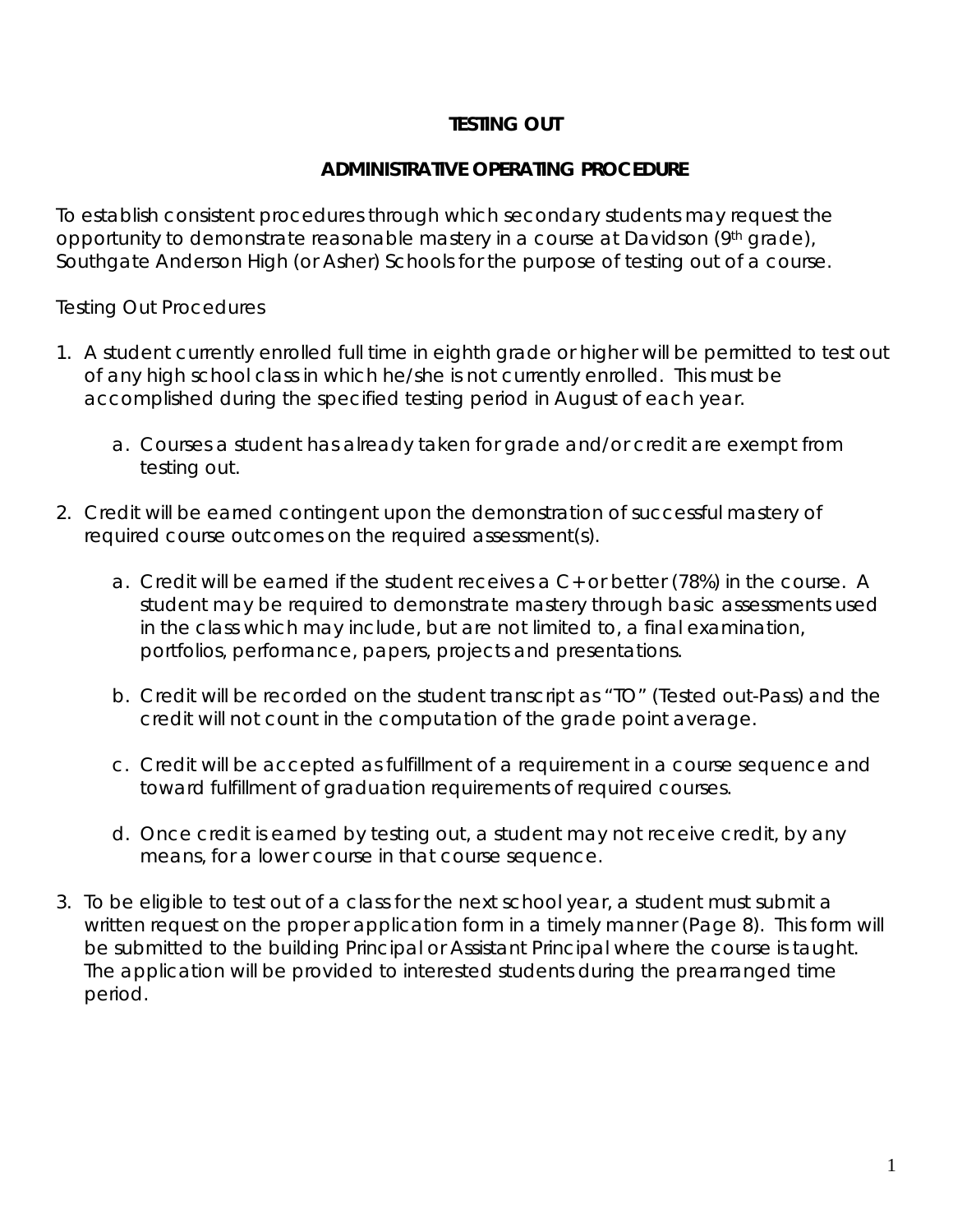- 4. Students requesting the opportunity to test out will be given, in conjunction with the application, a copy of the student outcomes for the course, activities which are incorporated in the course, a listing of the materials used in the course, and a description of what will serve as the exhibition of mastery of outcomes for the course.
- 5. Each year, the course syllabus and course objectives for each course will be given to eligible students who wish them. In addition, eligible students will be given access to textbooks, supplementary course material and other material that will assist them in preparing for the assessment. A refundable fee will be assessed each student who is given textbooks and materials.
- 6. A testing window in August will be established each year and will be communicated to students in writing.
- 7. All course materials must be returned in good condition to participate in testing out. Refunds will be given when materials are returned.

## **Responsibilities**

- 1. Principals/Assistant Principals will:
	- a. Ensure that all Department Chairpersons or teachers of eligible courses prepare and submit an end of course assessment for each course that complies with the intent of the law and is comparable with the assessment(s) usually utilized for that course.
	- b. Ensure equal access to this process for all students in grades eight who will become Freshmen the following tri-mester and for all students currently earning high school credit.
	- c. Provide to the Superintendent or designee a report each year that lists all student participants, affected courses and a summary of assessment results.
	- d. Publish information relating to testing out procedures in appropriate student and parent publications before May of each year.
	- e. Provide appropriate notification to all participants and their parent or guardian regarding the results of the performance and awarding of credit.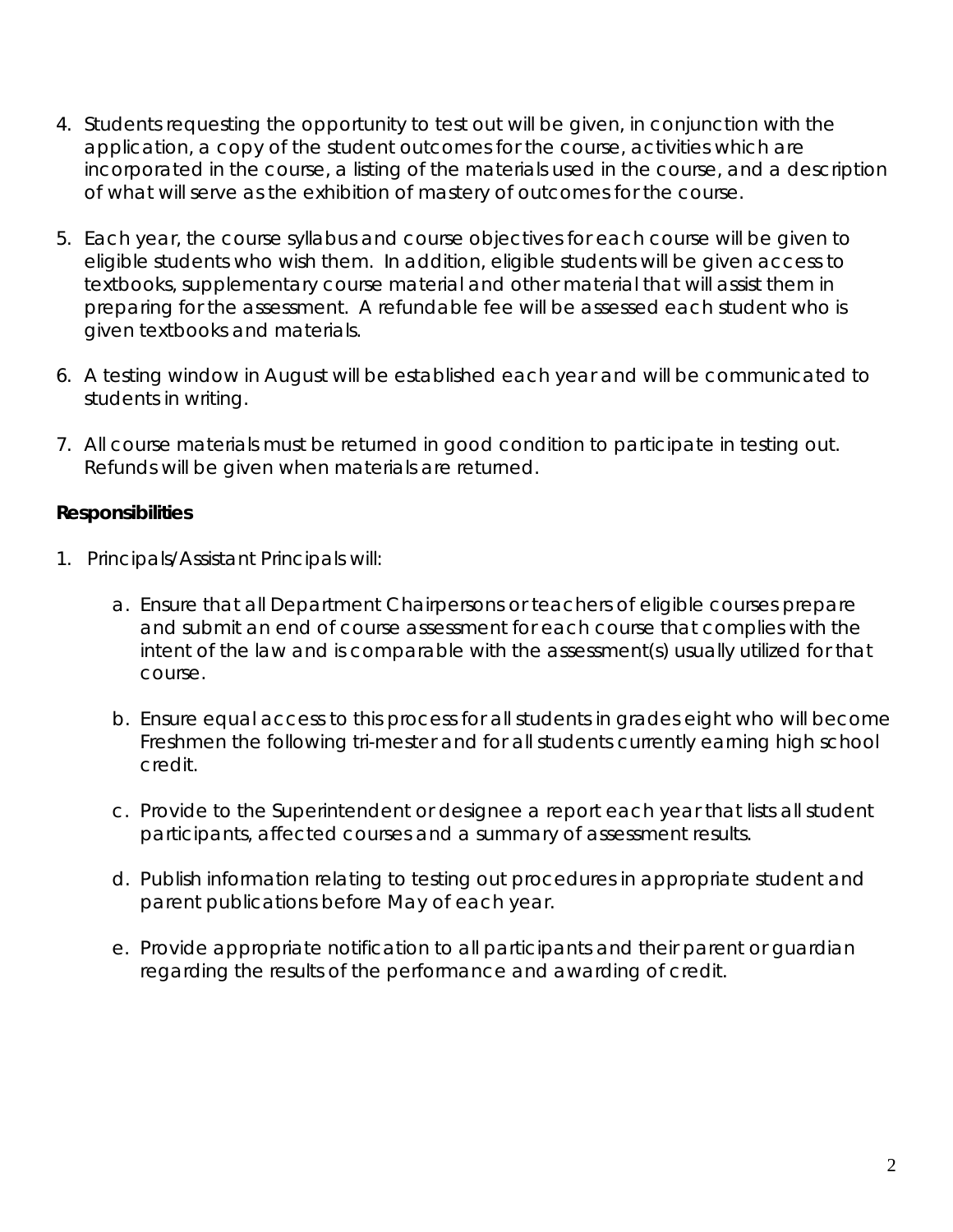- 2. Counselors will:
	- a. Explain testing out and its relationship to dual enrollment, proficiency examinations, high school graduation requirements. Explain the testing out procedures to students in grades eight through eleven.
	- b. Include information about testing out in regular contacts in the scheduling process.
- 3. Department Chairpersons (Classroom Teachers) will:
	- a. Coordinate efforts to have a current course syllabus, a copy of the student outcomes for the course, activities which are incorporated in the course, and a description of what will serve as the exhibition of mastery of the outcomes for the course.
	- b. Coordinate efforts to have textbooks and current materials available for eligible students to receive.
	- c. Provide the Principal with the current materials a student will utilize to demonstrate reasonable mastery for the course. If a portfolio, research paper or other form of assessment is required, a detailed description of what is needed will be provided. Provide a written document which indicates the performance criteria needed to demonstrate reasonable mastery of the course content. Ensure that the assessment forms and procedures are reasonable and comparable to those required of students enrolled in the course during the same school year.
	- d. Review the student's performance on such assessments and report the results of the performance to the building Principal and counselor. Give a grade.
- 4. Students will:
	- a. Submit the required form during the allotted time frame (Page 8) indicated by the high school Principal to the building Principal/Assistant Principal where the course is taught.
	- b. Obtain the necessary textbooks and materials for the course(s). Pay deposit fee to appropriate school personnel and save receipt for texts, materials and fees.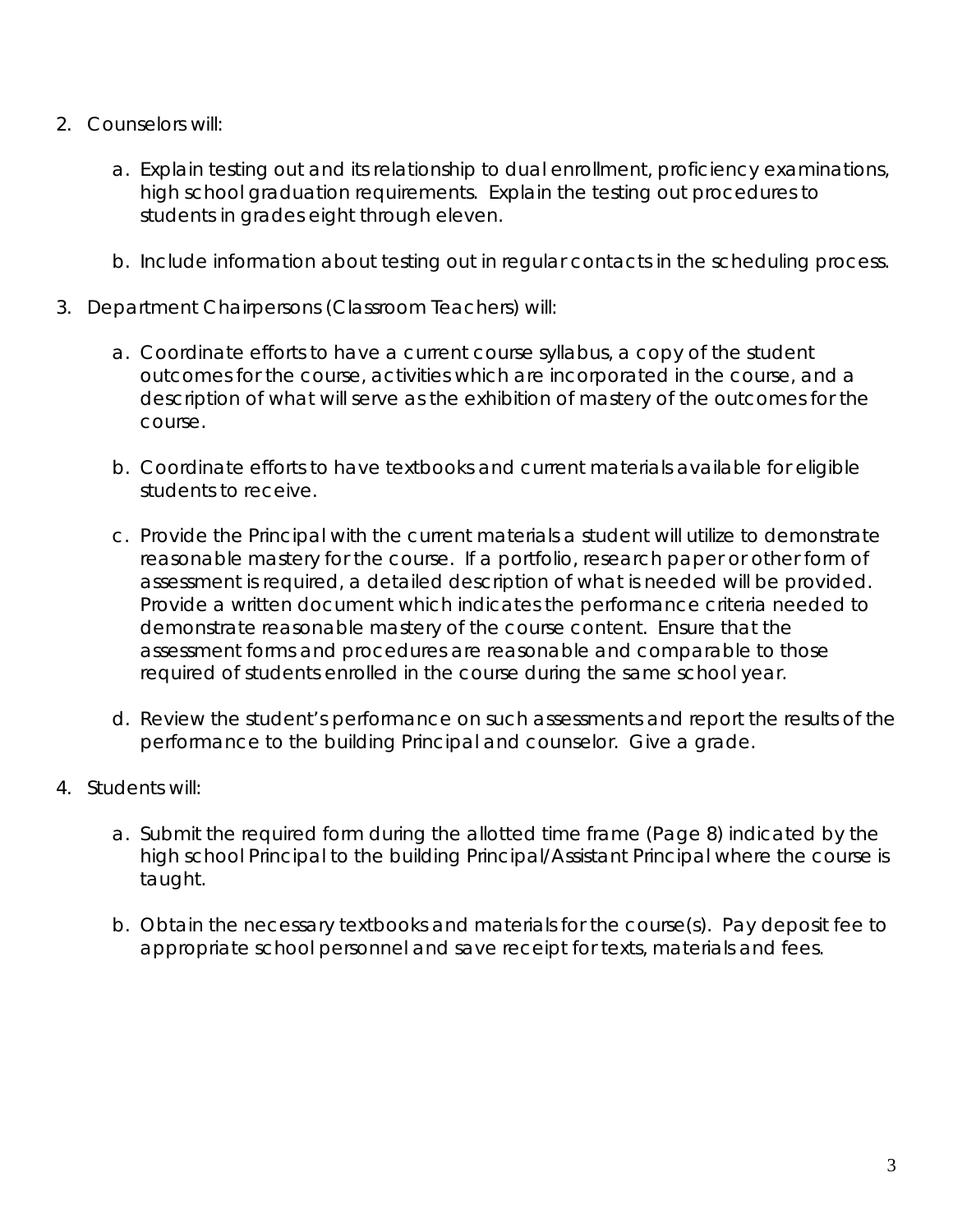- c. Fulfill the requirements for the individual assessments within the specified time period. No extensions will be available.
- d. Return course textbooks and materials BEFORE the moment of the individual assessment. Sign document that indicates the fee has been refunded.
- e. Request meetings with counselor to continually update Educational Development Plan and monitor progress on graduation requirements.
- f. Request meetings with the counselor or appropriate teacher regarding any concerns about the testing out process.
- 5. Parents/Guardians will:
	- a. Become fully informed about student rights and responsibilities in relation to testing out located in District publications.
	- b. Become actively involved in the decisions for their student to participate in testing out.
	- c. Assist the student in meeting all published time deadlines.
	- d. Approve the student's application for testing out.

## **KEY COMPONENTS**

- 1. Description of course requirements including
	- a. Student outcomes
	- b. Activities incorporated in the course
	- c. A listing of textbooks and materials used in the course.
- 2. Course Syllabus
	- a. A copy of the student outcomes for the course.
	- b. Activities which are incorporated in the course.
	- c. A listing of the materials used in the course.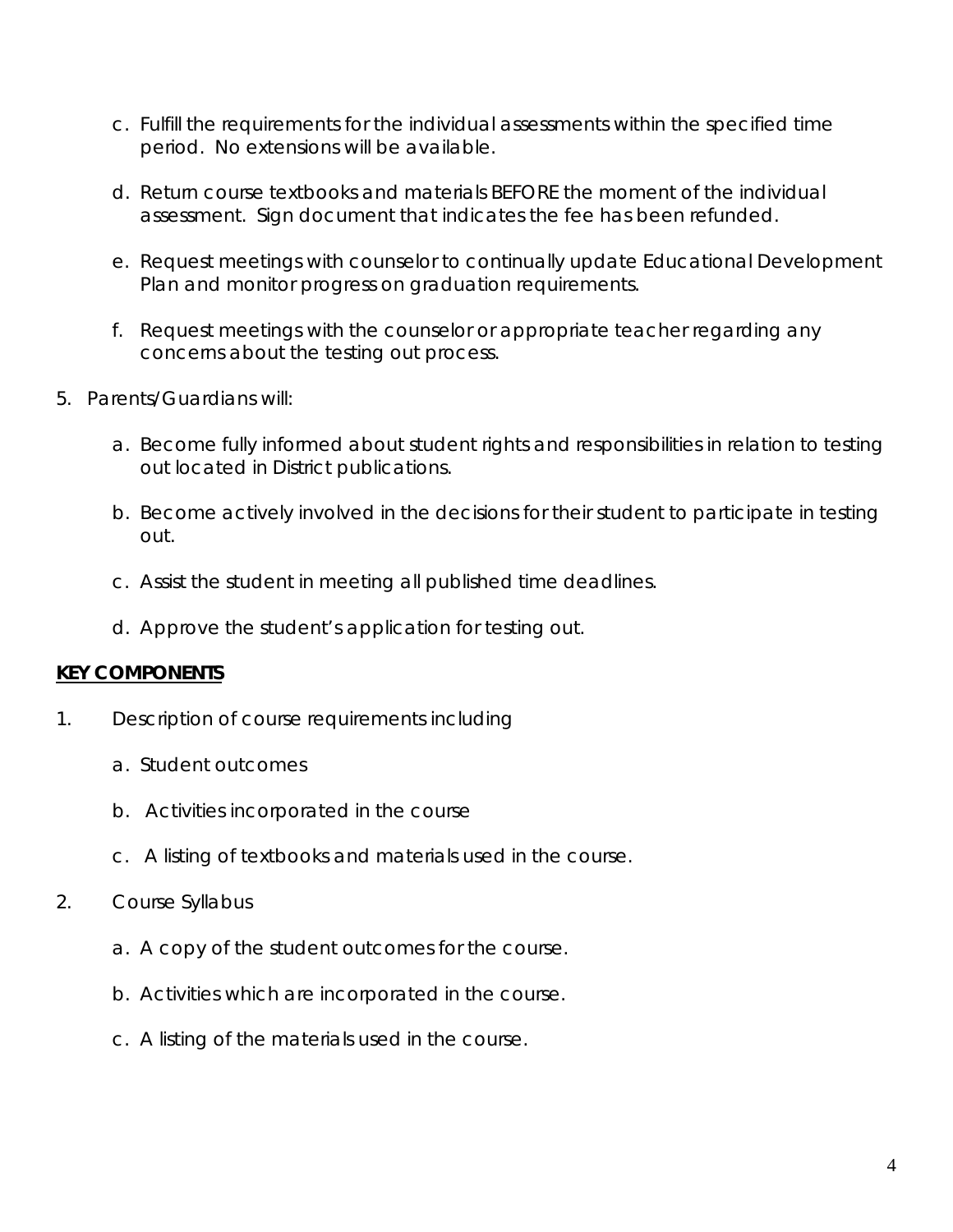- d. A description of information to be covered in the course.
- e. A description of projects, activities, papers, etc. students must accomplish.
- f. A description of how student assignments and assessments will be graded.
- g. A description of what will serve as the exhibition of mastery of the outcomes for the course.
- h. A supplemental reading list, where appropriate.
- 3. Assessment materials
	- a. Portfolios, Demonstrations, Performances, Papers, Projects, Presentations (a written description of the requirement and how it will be assessed).
	- b. Final Exam (a written description of the requirement and how it will be assessed). Copy of assessment must be given to administrator.
- 4. Both the course requirements and the manner in which grades are calculated for the attainment of a C+ (78%) should be specifically noted.
- 5. Student Request Form for Testing Out (see attached form A)
- 6. Test Out Check List (see attached form B)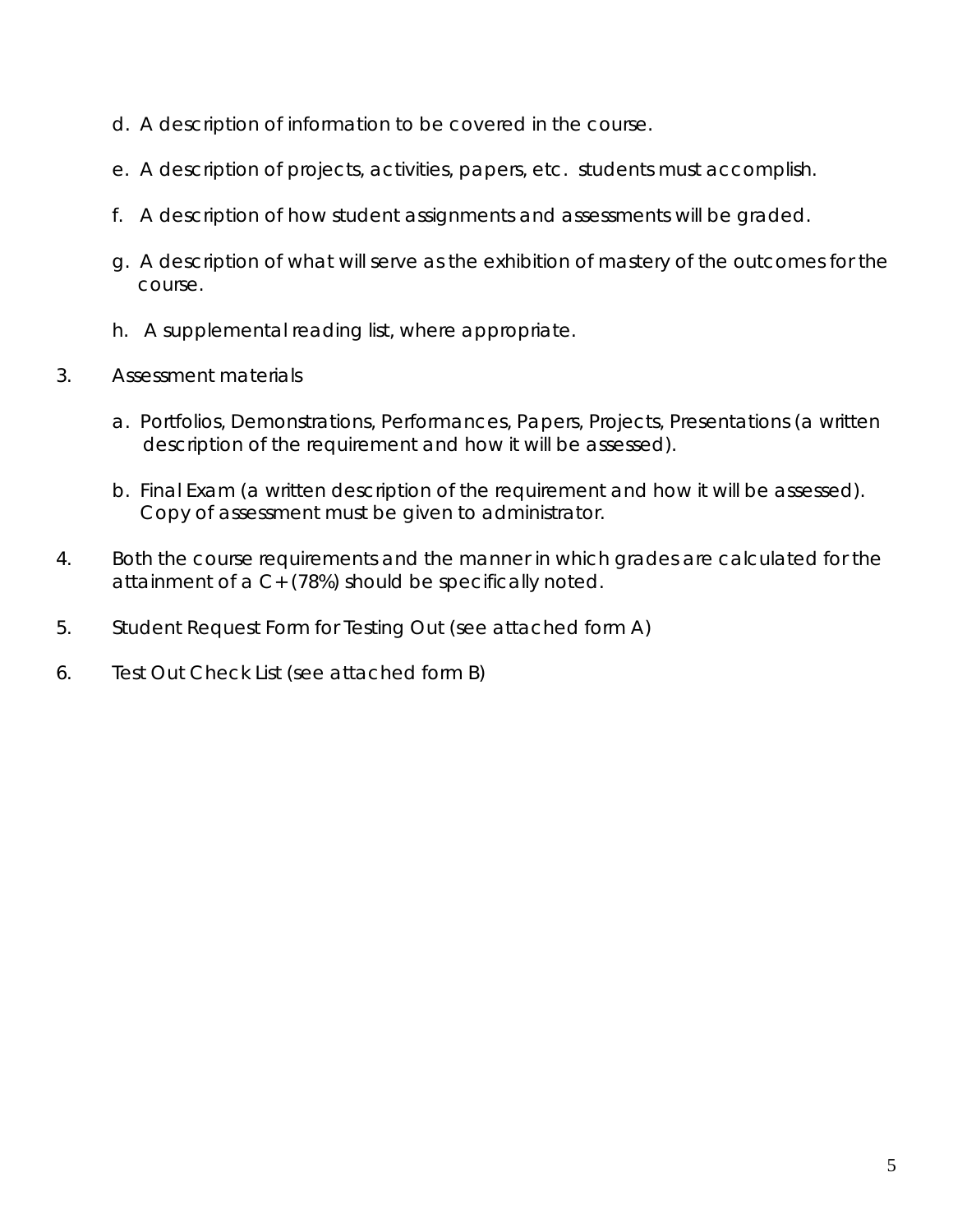# **FORM A**

## **Student Request for Testing Out**

| Parent/Guardian Name __________________________________                                                                                                                                                                                                                                                                                                                                                                                                                                                                                                                                                                                                                                                                                                                                                                             |                                                                                                                                                                                                                                      | Phone _____________________ |  |
|-------------------------------------------------------------------------------------------------------------------------------------------------------------------------------------------------------------------------------------------------------------------------------------------------------------------------------------------------------------------------------------------------------------------------------------------------------------------------------------------------------------------------------------------------------------------------------------------------------------------------------------------------------------------------------------------------------------------------------------------------------------------------------------------------------------------------------------|--------------------------------------------------------------------------------------------------------------------------------------------------------------------------------------------------------------------------------------|-----------------------------|--|
|                                                                                                                                                                                                                                                                                                                                                                                                                                                                                                                                                                                                                                                                                                                                                                                                                                     |                                                                                                                                                                                                                                      |                             |  |
| Grade Level __________________                                                                                                                                                                                                                                                                                                                                                                                                                                                                                                                                                                                                                                                                                                                                                                                                      |                                                                                                                                                                                                                                      |                             |  |
| I am requesting to demonstrate mastery of the content in a course offered at ______________________<br>and/or written reports, research papers, demonstration, a portfolio, or other assessments normally<br>required when take the course. I understand that I will earn credit toward graduation through this<br>assessment upon successful mastery of the course content expectation with a grade of a C+ (78% or<br>above). My passing grade, "TO" will not be included in computing my grade point average (GPA). I<br>am aware that if I pass this course, it will fulfill a graduation course requirement and/or sequence<br>requirement. I understand that if I pass this course, I cannot subsequently request individual<br>assessment for a prior course in a sequence or enroll in a prior course in the same sequence. | School. I understand that this assessment may include an exam                                                                                                                                                                        |                             |  |
| I am requesting individual assessment in lieu of taking the course for:                                                                                                                                                                                                                                                                                                                                                                                                                                                                                                                                                                                                                                                                                                                                                             |                                                                                                                                                                                                                                      |                             |  |
|                                                                                                                                                                                                                                                                                                                                                                                                                                                                                                                                                                                                                                                                                                                                                                                                                                     | Course Number <b>Course In the Second Second Second Second Second Second Second Second Second Second Second Second Second Second Second Second Second Second Second Second Second Second Second Second Second Second Second Seco</b> |                             |  |
| (Student Signature)                                                                                                                                                                                                                                                                                                                                                                                                                                                                                                                                                                                                                                                                                                                                                                                                                 |                                                                                                                                                                                                                                      | (Parent/Guardian Signature) |  |
| Office Use Only:                                                                                                                                                                                                                                                                                                                                                                                                                                                                                                                                                                                                                                                                                                                                                                                                                    |                                                                                                                                                                                                                                      |                             |  |
|                                                                                                                                                                                                                                                                                                                                                                                                                                                                                                                                                                                                                                                                                                                                                                                                                                     | (Dept. Chair/Instructor)                                                                                                                                                                                                             | (Date)                      |  |
| (Signature of Principal)                                                                                                                                                                                                                                                                                                                                                                                                                                                                                                                                                                                                                                                                                                                                                                                                            |                                                                                                                                                                                                                                      | (Date)                      |  |
| <b>Request denied because:</b><br>Student has not met published deadlines.                                                                                                                                                                                                                                                                                                                                                                                                                                                                                                                                                                                                                                                                                                                                                          | Student has submitted a request for a non-eligible course. Specify: ______<br>Student has previously completed or tested out of a higher course in this sequence.                                                                    |                             |  |

**When testing out is complete, please return this signed form to Counseling Office.**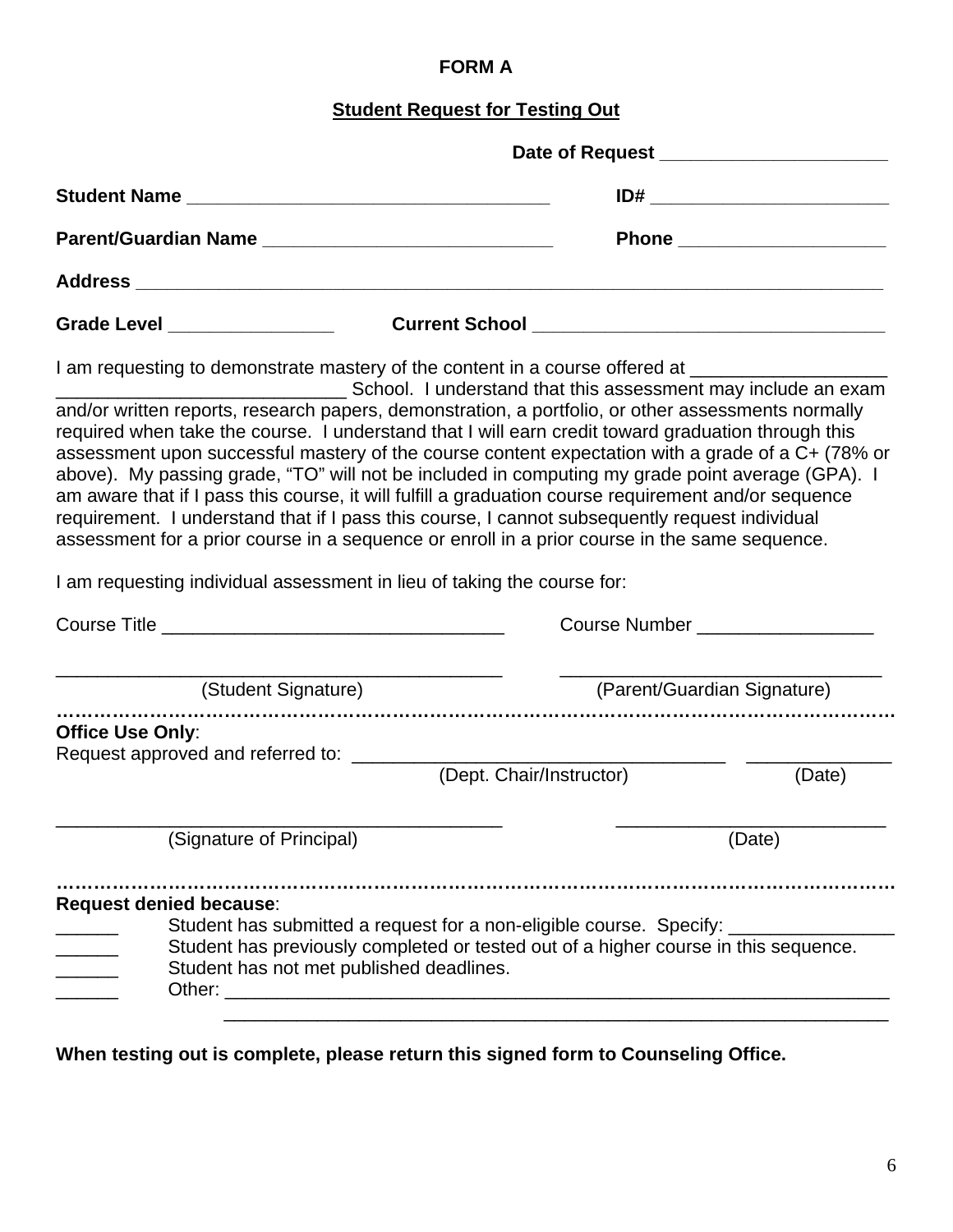## **FORM B**

#### **TESTING OUT CHECKLIST For**

|                                                                                                                                                                                                                                     | (Course Name)  |                            |  |  |
|-------------------------------------------------------------------------------------------------------------------------------------------------------------------------------------------------------------------------------------|----------------|----------------------------|--|--|
| All books and materials which are issued at this time must be returned before or on the day of<br>assessment.                                                                                                                       |                |                            |  |  |
| This packet contains the following information (check all that apply):                                                                                                                                                              |                |                            |  |  |
| course syllabus                                                                                                                                                                                                                     |                |                            |  |  |
| textbook(s) and other instructional materials (deposit of \$20.00 required)                                                                                                                                                         |                |                            |  |  |
| paper, portfolio, project, performance, and/or laboratory guidelines<br>$\frac{1}{1}$                                                                                                                                               |                |                            |  |  |
| assessment criteria                                                                                                                                                                                                                 |                |                            |  |  |
|                                                                                                                                                                                                                                     |                |                            |  |  |
|                                                                                                                                                                                                                                     |                |                            |  |  |
| Dept. Chair/Instructor Signature                                                                                                                                                                                                    | Date           | Deposit: Amt. Rec'd.       |  |  |
| If you have any questions about the attached directions or requirements, be sure to see the instructor<br>who signed above before the end of the application periods.                                                               |                |                            |  |  |
|                                                                                                                                                                                                                                     |                |                            |  |  |
|                                                                                                                                                                                                                                     |                | has not<br>has             |  |  |
| (Student)                                                                                                                                                                                                                           |                | (Circle One)               |  |  |
| demonstrated mastery of the content of _________________________________with a score of __________                                                                                                                                  | (Course Title) |                            |  |  |
|                                                                                                                                                                                                                                     |                | <b>Example 2018</b> Credit |  |  |
| (Dept. Chair/Instructor Signature)                                                                                                                                                                                                  | (Date)         | No Credit                  |  |  |
| I have received the materials checked above and have paid the materials deposit as stated<br>above. The paper serves as my receipt. I will return it with my materials before or on the day<br>of assessment to collect my deposit. |                |                            |  |  |
|                                                                                                                                                                                                                                     |                |                            |  |  |
| The above student has returned all materials checked above and the materials deposit of \$20.00<br>should be returned.                                                                                                              |                |                            |  |  |
|                                                                                                                                                                                                                                     |                |                            |  |  |
|                                                                                                                                                                                                                                     |                |                            |  |  |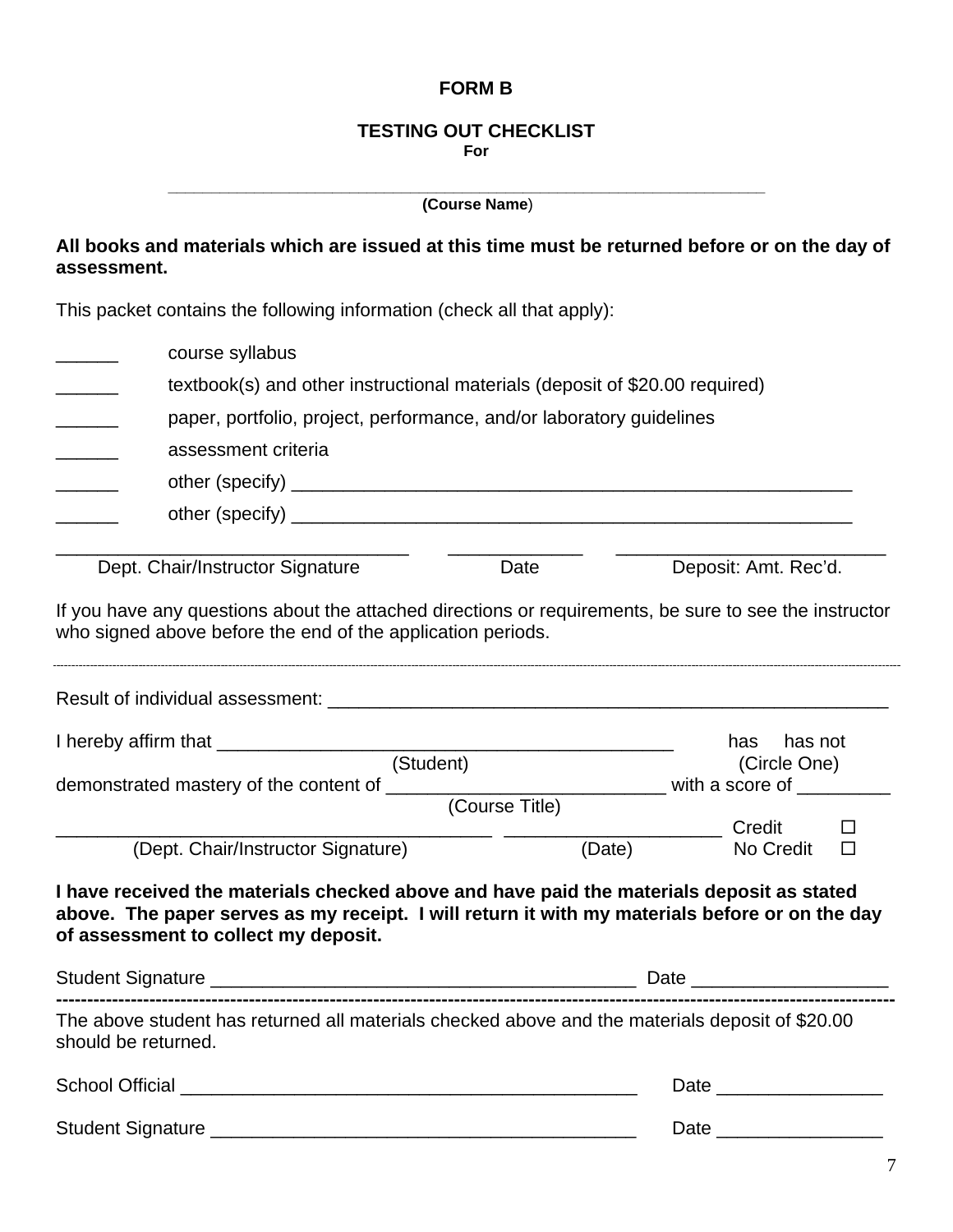| April 1 <sup>st</sup> | Information to staff. Begin meeting with counselor to voice interest in<br>testing                |
|-----------------------|---------------------------------------------------------------------------------------------------|
| May 1 <sup>st</sup>   | Course information to assist students in registration for testing out is due<br>to administration |
| May 18 <sup>th</sup>  | Deadline for student registration for testing out                                                 |
| June 1 <sup>st</sup>  | Deadline for staff to submit course materials to administration                                   |
|                       | Deadline to make appointment and meet with administration for testing out                         |
| Before end of school  | Determine test locations and test times. Distribute study materials and<br>books to students      |
| First week of Aug     | Take examinations. Examination will always coincide with the week of<br>summer school finals.     |
| August $10 - 20$      | Student schedule adjustments                                                                      |